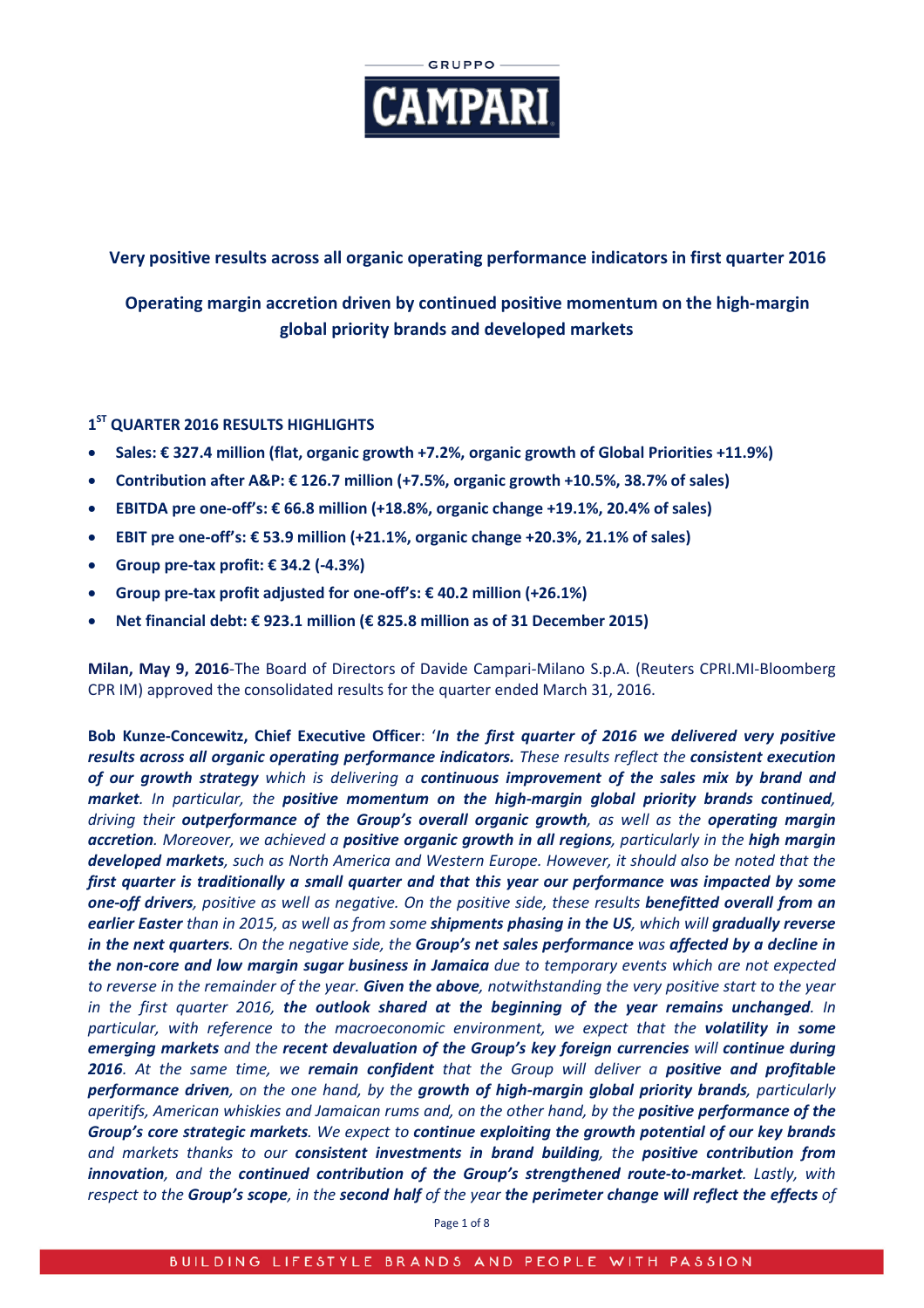*the exclusive agreement for the worldwide distribution of the Grand Marnier spirits portfolio as well as the consolidation of the Société des Produits Marnier Lapostolle S.A. business, whose effects will vary based of the timing and the outcome of the announced Tender Offer*'.

|                                        | Q1 2016€<br>million | 01 2015<br>$\epsilon$ million | <b>Reported</b><br>change | <b>Organic</b><br>change | <b>Forex</b><br>impact | <b>Perimeter</b><br>impact |
|----------------------------------------|---------------------|-------------------------------|---------------------------|--------------------------|------------------------|----------------------------|
| <b>Net sales</b>                       | 327.4               | 327.4                         | 0.0%                      | $+7.2%$                  | $-3.8%$                | $-3.4%$                    |
| Contribution after A&P <sup>1</sup>    | 126.7               | 117.9                         | $+7.5%$                   | $+10.5%$                 | $-1.6%$                | $-1.4%$                    |
| <b>EBITDA pre one-offs</b>             | 66.8                | 56.2                          | $+18.8%$                  | $+19.1%$                 | $+2.5%$                | $-2.9%$                    |
| <b>EBIT pre one-offs</b>               | 53.9                | 44.5                          | $+21.1%$                  | $+20.3%$                 | $+4.3%$                | $-3.5%$                    |
| One-off's                              | (6.0)               | 3.9                           | $\overline{\phantom{a}}$  |                          |                        |                            |
| <b>EBITDA</b>                          | 60.8                | 60.1                          | $+1.2%$                   |                          |                        |                            |
| <b>EBIT</b>                            | 47.9                | 48.4                          | $-0.9%$                   |                          |                        |                            |
| Group pre-tax profit                   | 34.2                | 35.8                          | $-4.3%$                   |                          |                        |                            |
| Group pre-tax profit adj. <sup>2</sup> | 40.2                | 31.9                          | $+26.1%$                  |                          |                        |                            |

#### **CONSOLIDATED P&L FOR THE FIRST QUARTER ENDED 31 MARCH 2016**

#### **RESULTS FOR THE FIRST QUARTER OF 2016**

In the first quarter of 2016 **Group sales** totalled **€ 327.4 million** showing a stable performance. The **organic sales growth** was **+7.2%**, mitigated by an **exchange rate effect of -3.8%**, as a result of the **devaluation of key Group currencies**, in particular the **Argentine Pesos** (-38.5%) and the **Brazilian Real** (-25.3%), as well as unfavourable trends in other Group currencies, such as the Mexican Peso and the Russian Rouble. The **perimeter effect** of **-3.4%** was driven by the combined effect of the termination of some distribution agreements and the sale of non-core businesses, in line with the Group's divestment strategy involving non-core and low-margin businesses.

**Gross profit** increased by **+7.8%** to **€ 179.2 million** (+11.3% organic change), at 54.7% of sales.

**Advertising and promotion spending (A&P)** was up by **+8.5%** to **€ 52.4 million**, at 16.0% of sales.

**CAAP** (Contribution after A&P) was up by **+7.5%** to **€ 126.7 million** (+10.5% organic change), at 38.7% of sales.

**Structure costs**, i.e. selling, general and administrative costs, decreased by **-0.8%** to **€ 72.8 million**, at 22.2% of sales.

**EBITDA pre one-off's** was up by  $+18.8\%$  to  $\epsilon$  66.8 million  $(+19.1\%$  organic change), at 20.4% of sales.

**EBIT pre one-off's** increased by **+21.1%** to **€ 53.9 million** (+20.3% organic change), at 16.5% of sales.

**Negative one-off's** of **€ 6.0 million** mainly related to the first outlay of the SPML transaction costs (€ 2.5 million) and write off's from asset disposals.

**EBITDA** reached **€ 60.8 million**, an increase of **+1.2%**, at 18.6% of sales.

**EBIT** reached **€ 47.9 million**, a decrease of **-0.9%**, at 14.6% of sales.

**Group pre-tax profit** was **€ 34.2 million**, down by -4.3%, driven by **negative one-off's of € 6.0 million[3](#page-1-2)** .

**Group pre-tax profit adjusted for one-off's** was **€ 40.2 million**, **up by +26.1%**[4](#page-1-3) .

<span id="page-1-1"></span><span id="page-1-0"></span><sup>&</sup>lt;sup>1</sup> EBIT before SG&A.<br><sup>2</sup> Group pre-tax profit adjusted for negative one-off's of € (6.0) million in Q1 2016 and positive one-off's of € 3.9 million in Q1 2015.<br><sup>3</sup> Mainly related to the first outlay of SPML transaction

<span id="page-1-2"></span>

<span id="page-1-3"></span>first quarter 2015.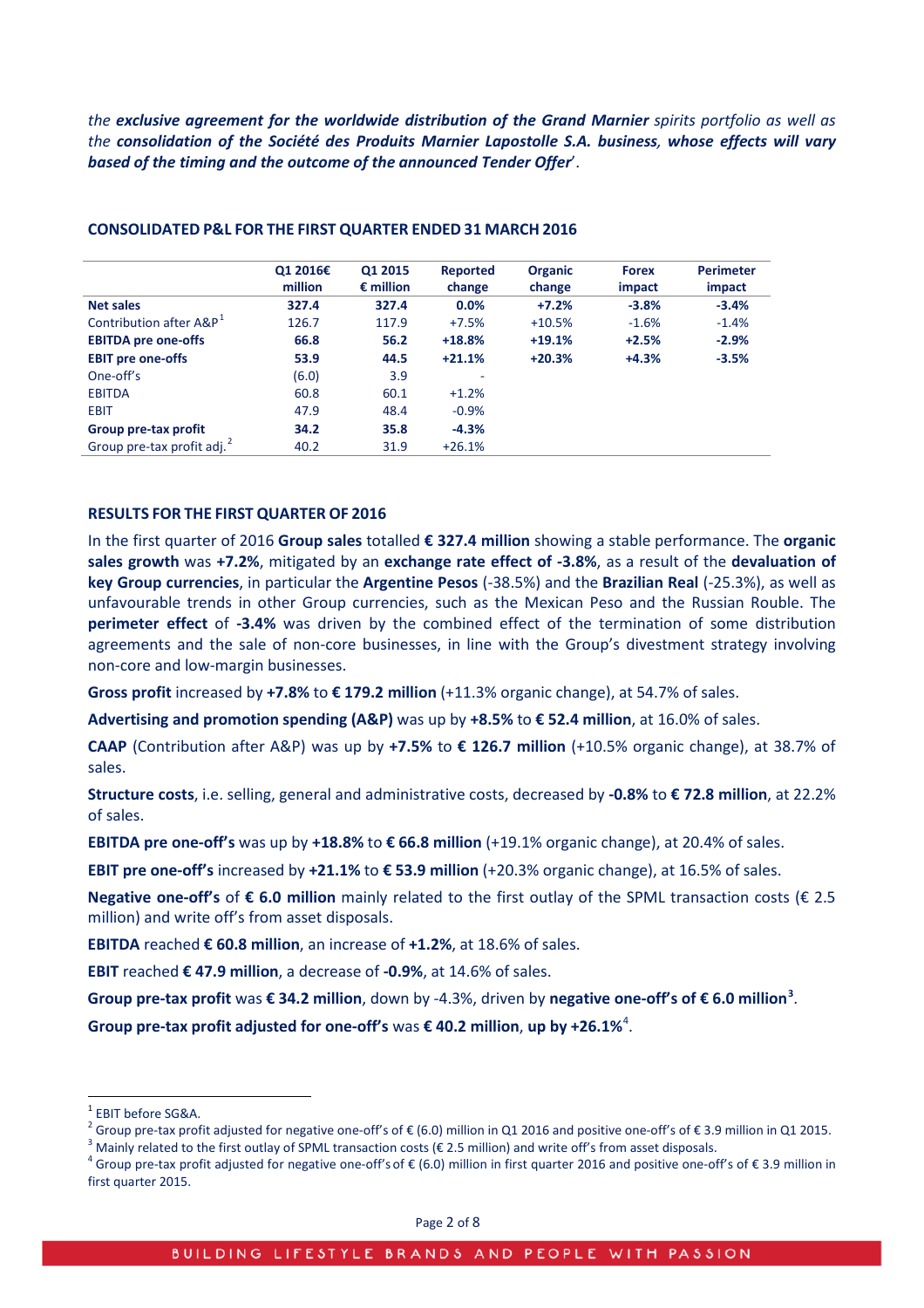As of March 31, 2016, **net financial debt** stood at **€ 923.1 million** (€ 825.8 million as of December 31, 2015), after the payment of initial stake of Société des Produits Marnier Lapostolle S.A. ('SPML') share capital (€ 12[5](#page-2-0).5 million)<sup>5</sup>, and favourable exchange rate impact of the US Dollar (€ 4.4 million). **Net debt to EBITDA pro-forma ratio is 2.4 times** as of 31 March 2016, up from 2.2 times as of 31 December 2015.

#### **ANALYSIS OF CONSOLIDATED SALES FOR THE FIRST QUARTER OF 2016**

Looking at sales by region, the **Americas** (41.2% of total Group sales in the first quarter 2016) posted an **overall change** of **-6.3%**, with an **organic growth** of **+6.9%**, an exchange rate impact of -6.7% and a perimeter effect of -6.4%, due to the termination of distribution agreements and the sale of non-core businesses in Jamaica. In the **US** (24.3% of total Group sales and 59.1% of the region), sales registered a **positive organic performance of +14.8%** (+8.1% excluding the positive contribution of new fill bourbon bulk sales) **across the brand portfolio**, with shipments running ahead of positive depletion and consumption trends and expected to reverse in the next quarters. Key drivers were the **positive performance of Wild Turkey** (mainly core bourbon), the **Italian specialties** (particularly **Aperol**) and the **Jamaican rums** (particularly **Appleton Estate**), as well as the strong organic growth of the Regional Brands, particularly **Espolòn** (**+80.8%**) but also **GlenGrant**, **Cynar** and **Averna**. **SKYY grew by +2.6%, favoured by shipments phasing**, expected to gradually reverse in the next quarters, while the competitive market conditions penalised depletions. Sales in **Jamaica** (4.7% of total Group sales and 11.4% of the region) **registered an organic change of -27.8%**, entirely due to the non-core sugar business (-0.4% excluding the sugar effect). The core business is showing the benefit of increased focus, with **Campari growing the most**, offset by a decrease in Jamaican rums, impacted by shipment phasing due to the timing of price increases. Sales in **Brazil** (1.7% of total Group sales and 4.2% of the region) registered an **overall organic change of - 27.2%**, in a low seasonality quarter, reflecting the drop in consumption due to the very difficult market conditions, impacting the local brands and Campari, as well as the anticipated sales in the fourth quarter of 2015 ahead of a tax increase. The other premium brands had very positive performances, particularly **Aperol**, **Wild Turkey** and **Appleton.** Sales in **Argentina** (3.3% of total Group sales and 8.0% of the region) **registered a double-digit organic growth (+87.6%)**, benefitting from the improved environment, with high margin premium brands growing by triple digit (**Campari** and **Cynar** doubled, **SKYY Vodka** and **Aperol** more than quintupled). Sales in **Canada** (2.8% of total Group sales and 6.9% of the region) registered a **very positive organic growth of +14.5%**, mainly driven by **Forty Creek, Carolans, Frangelico** and the aperitifs (**Campari** and **Aperol**). SKYY Vodka was negative while the depletions improved, on the back of on-premise activations.

Sales in **Southern Europe, Middle East and Africa[6](#page-2-1)** (33.9% of total Group sales in the first quarter 2016), posted an **overall growth** of **+3.9%**, with an **organic change of +4.8%**, an exchange rate impact of +0.1% and a perimeter effect of -1.0%. The **Italian market** (26.1% of total Group sales and 77.1% of the region) registered an **organic growth of +2.4%**, thanks to a **very satisfactory trend across the aperitif portfolio**, particularly **Campari (+44.0%)** and **Aperol (+10.5%)**, also benefitting from the early Easter time which magnified the overall positive consumption trend. Overall the performance was partly mitigated by the single-serve aperitifs due to the unfavourable comparison base (particularly Crodino). **Averna registered a good performance**, thanks to the increased focus within the Group's sales organisation. The **region's other countries** (7.8% of Group net sales and 22.9% of the region) **showed overall a very positive growth (+14.0%)**, driven by **strong growth particularly in France** (Aperol, Appleton Estate, GlenGrant and Riccadonna) and **South Africa** (SKYY, Wild Turkey, GlenGrant and Cinzano vermouth), partially offset by the

<span id="page-2-0"></span><sup>5</sup> Initial acquisition of shares, corresponding to 17.19% in full ownership, 1.06% in bare ownership and 1.54% in usufruct of SPML's capital, as part of the agreement reached by the Group on 15 March 2016, with the controlling family shareholders of SPML to acquire control of the company, owner of Grand Marnier. Pursuant to the terms of the agreements, Gruppo Campari is launching a friendly takeover offer for the remaining shares of SPML. Simultaneously to the acquisition of the initial stake in SPML, Gruppo Campari has entered into an exclusive agreement with the target company for the worldwide distribution of the Grand Marnier spirits portfolio starting from 1 July 2016. The correspondent Equity Value for 100% of SPML's share capital is € 684 million and the Enterprise Value for 100% of SPML's share capital is € 652 million.<br><sup>6</sup> Including Global Travel Retail.

<span id="page-2-1"></span>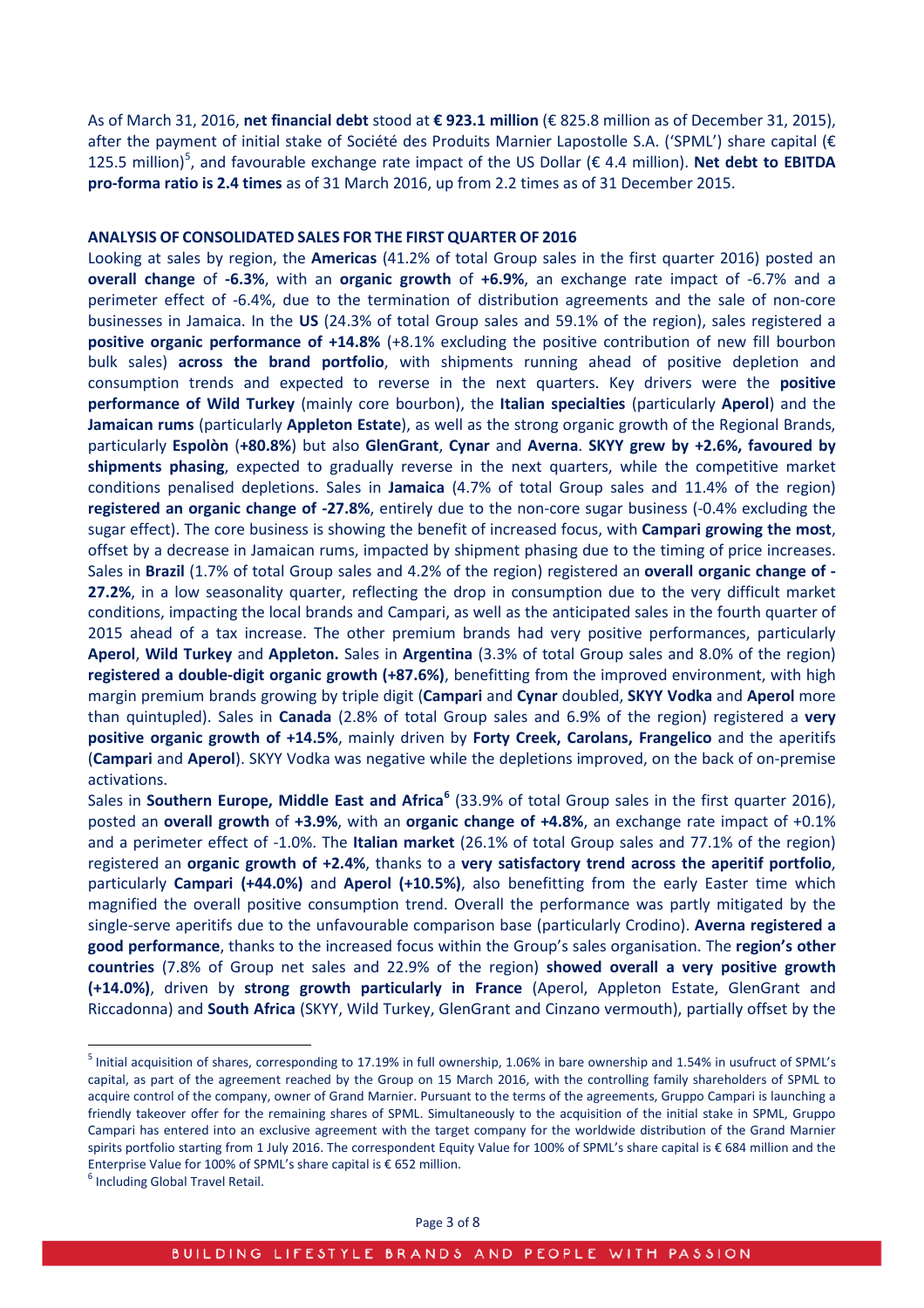**weakness in Nigeria** (Campari), impacted by the prolonged socio-economic instability, and the **temporary slowdown of Global Travel Retail**.

Sales in the **North, Central and Eastern Europe** (17.9% of total Group sales in the first quarter 2016), **increased by +9.8%** overall, driven by an **organic change of +13.3%**, an exchange rate effect of -2.3% as a result of the devaluation of the Russian Rouble, and a perimeter effect of -1.2% as a result of the termination of agency brands. Sales in **Germany** (9.9% of total Group sales and 55.2% of the region) **recorded an overall organic growth of +10.6%**, in a low seasonality quarter, driven by **Aperol**, **SKYY Vodka**, **Frangelico** and **Ouzo 12**. The positive performance of **Campari** positively contributed to the overall growth. **Russia** (1.3% of total Group sales and 7.1% of the region) showed a **positive organic performance (+27.7%)** in a small quarter, driven by **Mondoro** and **Cinzano** (sparkling wines and vermouth) thanks to stable volumes and reduced discounts vs. a low comparison base. Market conditions continue to deteriorate due to the persisting macroeconomic instability and increasing credit risk. The **region's other markets**  (6.7% of Group net sales and 37.7% of the region) registered an **overall positive organic growth (+14.6%)**, mainly driven by the **UK** (**Aperol**, **Campari**, **Frangelico** and **Wild Turkey**), as well as the aperitifs and the whiskies in Central and Eastern Europe.

Sales in **Asia Pacific** (7.1% of total Group sales in the first quarter 2016) **decreased by -1.1% overall**, with an **organic change of +5.8%,** an exchange rate effect of -6.8% and a perimeter effect of -0.1%. **Organic performance in Australia** (5.5% of total Group sales and 78.0% of the region) **was a positive +21.5%**, led by Wild Turkey, Wild Turkey ready-to-drink, Aperol, SKYY ready-to-drink and Espolòn. The phasing of the copacking business positively contributed to the overall organic growth. The **other markets** (1.6% of Group net sales and 22.0% of the region) registered an **overall organic change of -27.3% mainly due to Japan**. In this market the positive performance of GlenGrant was more than offset by a decline in Wild Turkey and SKYY Vodka due to an order phasing effect, which is expected to reverse in the second part of the year. **China** was also negative due to a general economic slowdown.

Looking at the **sales of Global Priority brands** in the first quarter 2016, **Campari** registered a very positive organic growth of **+21.4%**. The result was driven by the very good performance in **Italy**, also favoured by early Easter, **Argentina** and **Jamaica**, as well as other markets such as **UK, Canada** and **Germany**. The overall performance was only partially offset by the weakness in Brazil, in a low seasonality quarter.

**Aperol** showed an organic increase of **+24.7%**, driven by the **very positive results achieved across core markets** (particularly **Italy** and **Germany**), as well as **strong brand progression in all the high potential markets** (particularly **France**, **UK** and **Spain**) and **the seeding ones** (particularly **US**, **Australia**, **Brazil**, **Chile** and **Global Travel Retail**).

**SKYY** sales achieved a **positive organic growth of +5.9%**, mainly driven by the **core US market (+2.6%)**, thanks to shipment phasing, expected to reverse in the next quarters. **Italy**, **Germany** and **Argentina** showed very good results. These results more than offset the weakness in China and Brazil.

**Wild Turkey** registered a **positive organic change of +1.9%**, driven by the very satisfactory results achieved in **core US** (driven by **Wild Turkey bourbon** and **American Honey**) and **Australian market** (driven by **Wild Turkey bourbon**), compensating the shipment phasing in **Japan**.

The **Jamaican rums**, including **Appleton Estate**, **J.Wray** and **Wray&Nephew Overproof**, showed a **positive organic growth of +1.6%, that was overall impacted by the tough comparison base** (+19.6% in the first quarter 2015). **The performance was mainly driven by the core US** (+9.4%, particularly Appleton Estate) and **UK** (+11.2%, particularly Wray&Nephew Overproof), while Jamaica was negatively impacted by a shipment phasing due to the timing of price increases.

With regards to the **Regional Priorities, Cynar** showed an **overall good organic result (+10.9%)**, mainly driven by the continued positive results achieved in **Italy**, the **US**, and **Argentina**. **Averna** and **Braulio** showed **overall very good results (+61.6%)**, driven by core Italy, Germany and US, benefitting from the increased focus within the Group's sales organisation. **GlenGrant** registered a **good organic performance of +28.5%,** mainly driven by **France** and the **US**. **Forty Creek** registered **soft results (-3.7%)**, showing a good performance in Canada that was more than offset by weak shipments in the US. **Carolans showed an organic increase of +6.8%, driven by the very good results achieved in Canada**, and **Frangelico increased by +9.7% organically**, thanks to an excellent progression in **Germany**. **Espolòn** showed an **organic increase of +67.6%**, driven by the continued **strong double digit growth** in the **core US market**, and in new markets,

Page 4 of 8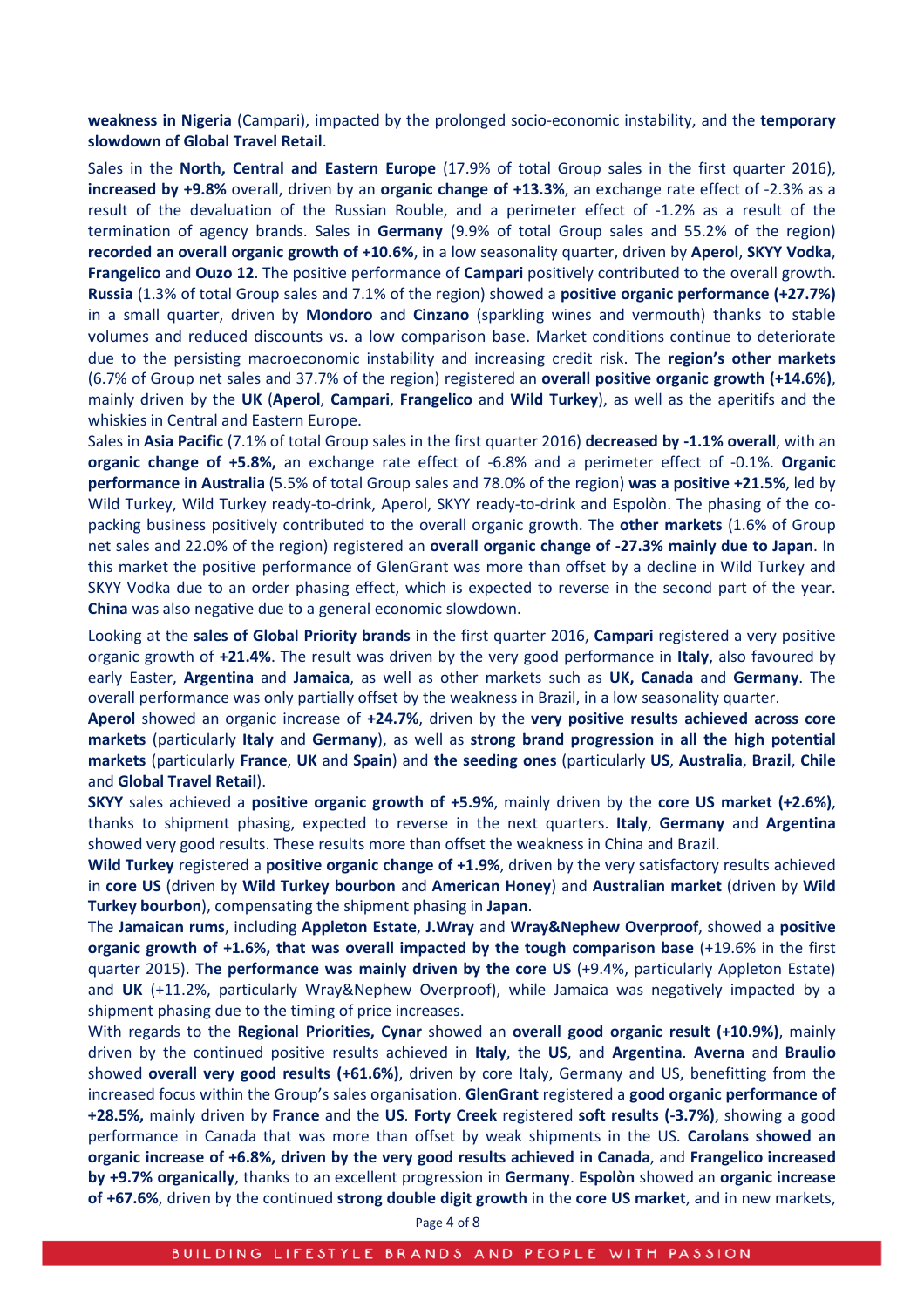thanks to the successful brand building initiatives (particularly Australia, Brazil and Italy). **Cinzano**  registered an **overall organic change of +5.3%**. In particular, **sparkling wines** showed a positive performance in **Germany** and **Russia**, but were negatively impacted by the softness in **Italy**. With regards to **vermouth**, the **positive performance** was driven by **Argentina**, **Russia** and **South Africa**. **Other sparkling wines** (**Riccadonna** and **Mondoro**) increased organically by **+64.1%**, attributable to the **strong growth** in **France** (particularly Riccadonna) and the recovery in **Russia** (particularly Mondoro).

With regards to the **Local Priorities**, in the **Italian single-serve aperitifs, Campari Soda was slightly negative (-3.7%)**, while **Crodino** registered a **negative organic change (-13.6%)**, due to the challenging comparison base in Italy (+16.2% in first quarter 2015). The Australian **Wild Turkey ready-to-drink** range grew by **+12.1**% organically. The Brazilian brands **Dreher** and **Sagatiba** registered an overall organic decline of **-27.3%**. **Ouzo 12** showed a positive performance (**+13.8%**), driven by the strong growth in the core German market.

#### **OTHER RESOLUTIONS**

**Interim reports on operations**. It should be noted that despite the Legislative Decree 25/2016 on the implementation of the new Transparency directive has eliminated the requirement of publication of quarterly or other interim reports in addition to the half-year and annual report, the Group has decided, consistently with the past, to provide the same level of information disclosure as in the previous years, until a complete definition of the regulatory framework is reached.

#### **FILING OF DOCUMENTATION**

The interim report at March 31, 2016 has been made available to the general public at the Company's head office and on the SDIR-NIS circuit for the storage of Regulated Information, operated by BIt Market Services [\(www.emarketstorage.com\)](http://www.emarketstorage.com/). The documentation is also available in the 'Investor' section of the website [www.camparigroup.com/en](http://www.camparigroup.com/en) and by all other means allowed by applicable regulations.

*The Executive responsible for preparing Davide Campari-Milano S.p.A.'s financial reports, Paolo Marchesini, certifiespursuant to article 154-bis, paragraph 2 of the Legislative Decree 58/1998-that the accounting disclosures in this statement correspond to the accounting documents, ledgers and entries.* 

#### *Disclaimer*

*This document contains forward-looking statements that relate to future events and future operating, economic and financial results of Campari Group. By their nature, forward-looking statements involve risk and uncertainty because they depend on the occurrence of future events and circumstances. Actual results may differ materially from those reflected in forward-looking statements due to a variety of factors, most of which are outside of the Group's control.*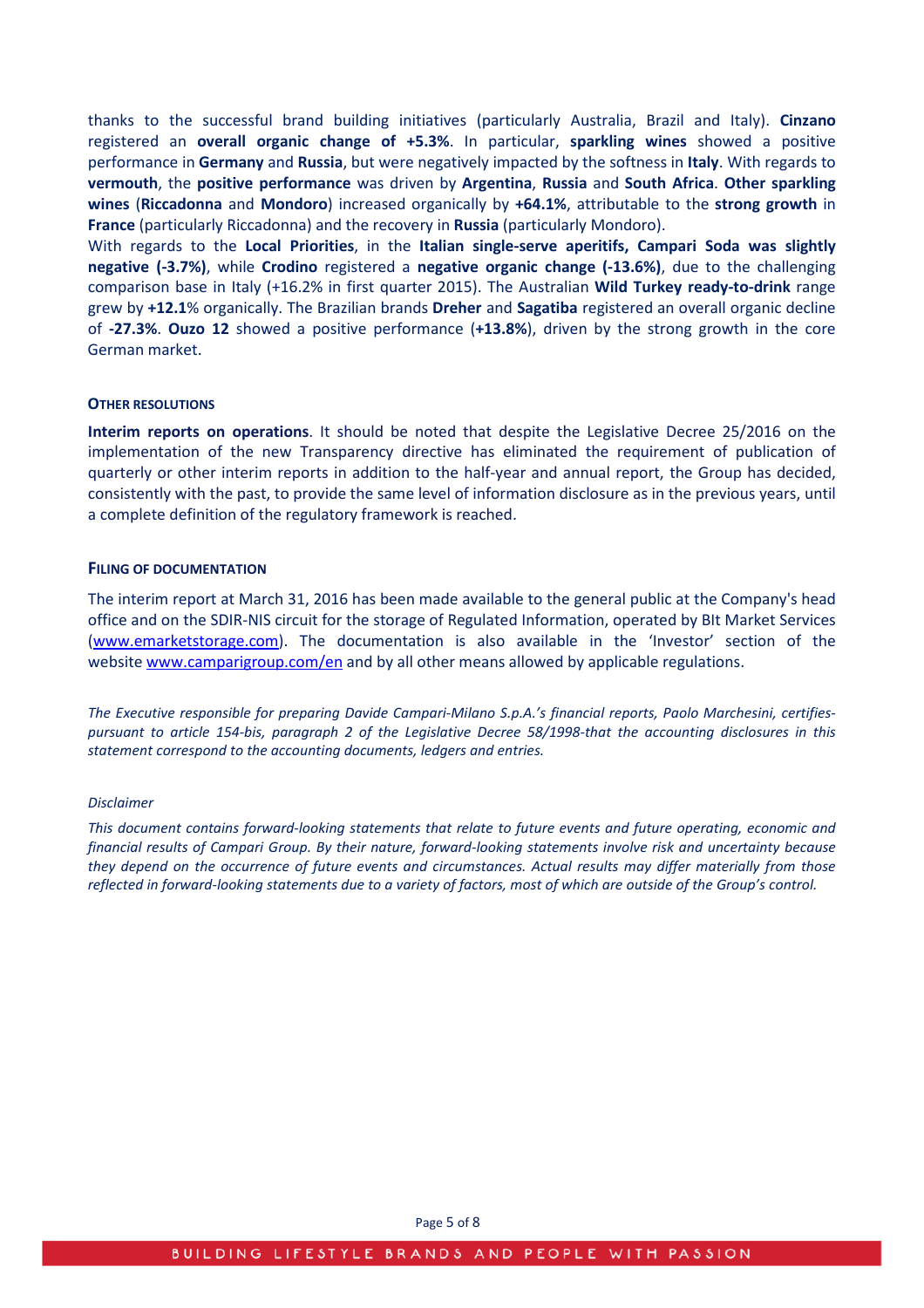#### **ANALYST CONFERENCE CALL**

At **1:00 pm (CET) today, May 9, 2016**, Campari's management will hold a conference call to present the Group's first quarter 2016 results. To participate, please dial one of the following numbers:

- **from Italy: 02 8020911**
- **from abroad: +44 1 212818004**

The **presentation slides** can be downloaded before the conference call from the main investor relations page on Gruppo Campari's website, at [http://www.camparigroup.com/en/investors.](http://www.camparigroup.com/en/investors)

A **recording of the conference call** will be available from today, May 9 until Monday, May 16, 2016. To listen to it, please call the following numbers:

• **from Italy: 02 72495**

**FOR FURTHER INFORMATION**

• **from abroad: +44 1212 818005** (Access code: **707#**).

**Investor Relations Chiara Garavini** Tel. +39 02 6225 330 Email: [chiara.garavini@campari.com](mailto:chiara.garavini@campari.com) **Francesco Davico Bonino** Tel. +39 02 6225 689 Email: francesco.davicobonino@campari.com **Jing He** Tel. +39 02 6225 832 Email: jing.he@campari.com **Elena Tiozzo** Tel. +39 02 6225 290 Email: elena.tiozzo@campari.com **Corporate Communications Enrico Bocedi** Tel.: +39 02 6225 680 Email: [enrico.bocedi@campari.com](mailto:enrico.bocedi@campari.com)

http://www.camparigroup.com/en/investor http://www.camparigroup.com/en http://www.youtube.com/campariofficial <https://twitter.com/GruppoCampari>

#### **ABOU[T GRUPPO CAMPARI](http://www.camparigroup.com/en/index.shtml)**

Davide Campari-Milano S.p.A., together with its affiliates ('Gruppo Campari'), is a major player in the global beverage sector, trading in **over 190 nations** around the world with leading positions in Europe and the Americas. The Group was founded in 1860 and today is **the sixth-largest player worldwide in the premium spirits industry**. The Group's portfolio, with over 50 brands, spans spirits, the core business, wines and soft drinks. Internationally-renowned brands include **[Aperol,](http://www.aperol.com/?http%3A//www.aperol.com/) [Appleton Estate,](http://www.appletonestate.com/) [Campari,](http://www.campari.com/) [SKYY](http://www.skyy.com/) and [Wild Turkey](http://www.wildturkeybourbon.com.au/)**. Headquartered in Sesto San Giovanni, Italy, Campari owns 16 plants and 2 wineries worldwide and has its own distribution network in 19 countries. The Group employs around 4,000 people. The shares of the parent company, Davide Campari-Milano S.p.A. (Reuters CPRI.MI - Bloomberg CPR IM), are listed on the Italian Stock Exchange since 2001. For more information: [www.camparigroup.com/en](http://www.camparigroup.com/en)

Please enjoy our brands responsibly

**- Appendix to follow -**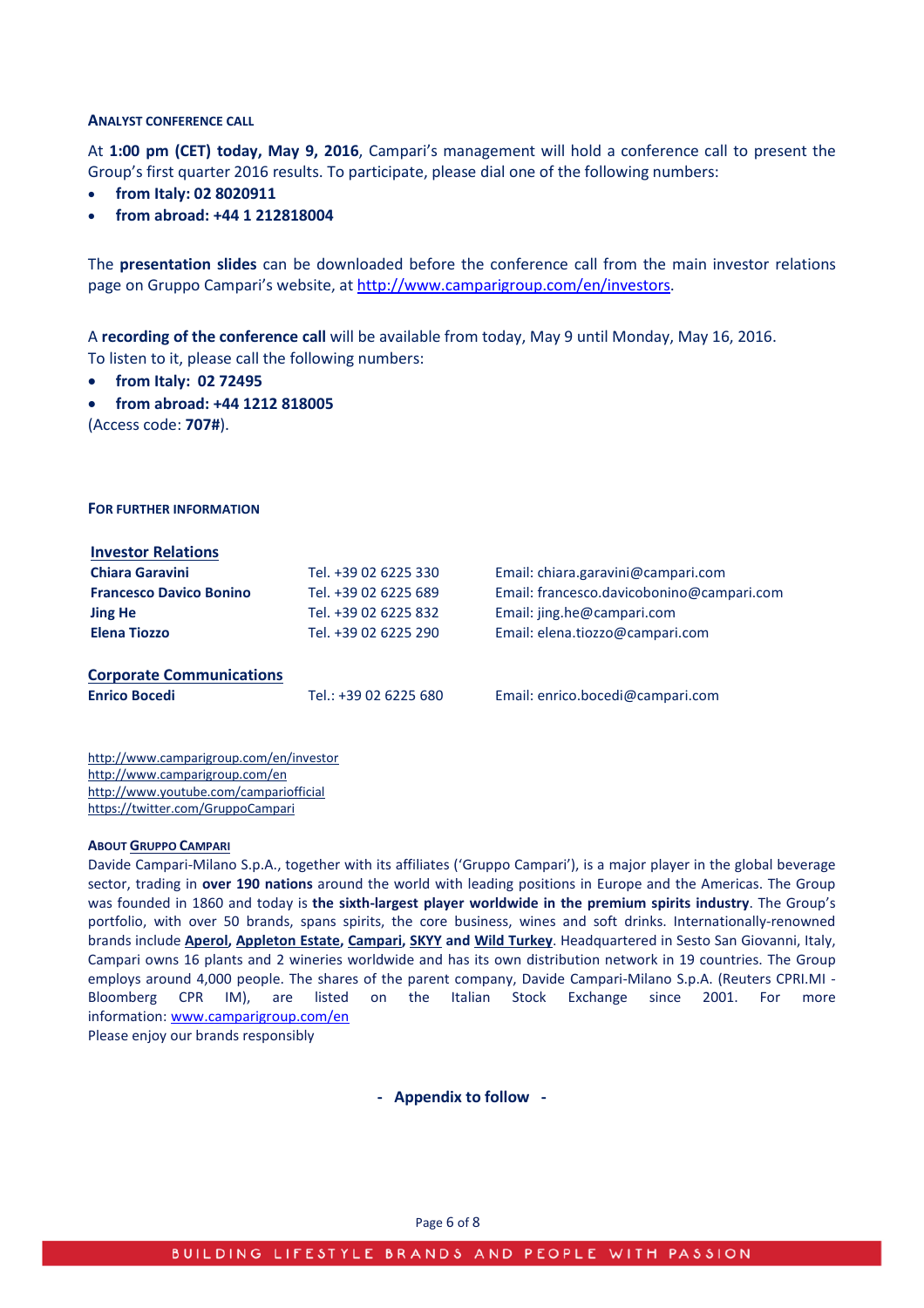## **GRUPPO CAMPARI**

## **Consolidated net sales breakdown by geographic area for the first quarter 2016**

|                            | % on Group sales |          | % change, of which: |                                |                    |  |  |
|----------------------------|------------------|----------|---------------------|--------------------------------|--------------------|--|--|
|                            |                  | total    | organic             | <b>Exchange</b><br>rate effect | external<br>growth |  |  |
| <b>Global Priorities</b>   | 45.8%            | 8.5%     | 11.9%               | $-3.4%$                        |                    |  |  |
| <b>Regional Priorities</b> | 16.1%            | 14.9%    | 20.7%               | $-5.8%$                        |                    |  |  |
| <b>Local Priorities</b>    | 13.4%            | $-7.8%$  | $-5.2%$             | $-2.6%$                        |                    |  |  |
| Rest of portfolio          | 24.6%            | $-15.6%$ | $-0.1%$             | $-4.0%$                        | $-11.5%$           |  |  |
| <b>Total</b>               | 100.0%           | 0.0%     | 7.2%                | $-3.8%$                        | $-3.4%$            |  |  |

# **Consolidated net sales by geographic area for the first quarter 2016**

|                                                 | 1 January-31 March 2016 |        | 1 January-31 March 2015 |        | %       |
|-------------------------------------------------|-------------------------|--------|-------------------------|--------|---------|
|                                                 | $\epsilon$ million      | %      | $\epsilon$ million      | %      | Change  |
| Americas                                        | 134.8                   | 41.2%  | 143.9                   | 43.9%  | $-6.3%$ |
| SEMEA (Southern Europe, Middle East and Africa) | 111.0                   | 33.9%  | 106.8                   | 32.6%  | 3.9%    |
| North, Central and Eastern Europe               | 58.6                    | 17.9%  | 53.3                    | 16.3%  | 9.8%    |
| Asia-Pacific                                    | 23.1                    | 7.1%   | 23.4                    | 7.1%   | $-1.1%$ |
| <b>Total</b>                                    | 327.4                   | 100.0% | 327.4                   | 100.0% | 0.0%    |

| Breakdown of % change                           | <b>Total</b><br>% change | <b>Organic</b><br>growth | <b>Exchange rate</b><br>effect | <b>External</b><br>growth |
|-------------------------------------------------|--------------------------|--------------------------|--------------------------------|---------------------------|
| Americas                                        | $-6.3%$                  | 6.9%                     | $-6.7%$                        | $-6.4%$                   |
| SEMEA (Southern Europe, Middle East and Africa) | 3.9%                     | 4.8%                     | 0.1%                           | $-1.0%$                   |
| North, Central and Eastern Europe               | 9.8%                     | 13.3%                    | $-2.3%$                        | $-1.2%$                   |
| Asia-Pacific                                    | $-1.1%$                  | 5.8%                     | $-6.8%$                        | $-0.1%$                   |
| <b>Total</b>                                    | 0.0%                     | 7.2%                     | $-3.8%$                        | $-3.4%$                   |